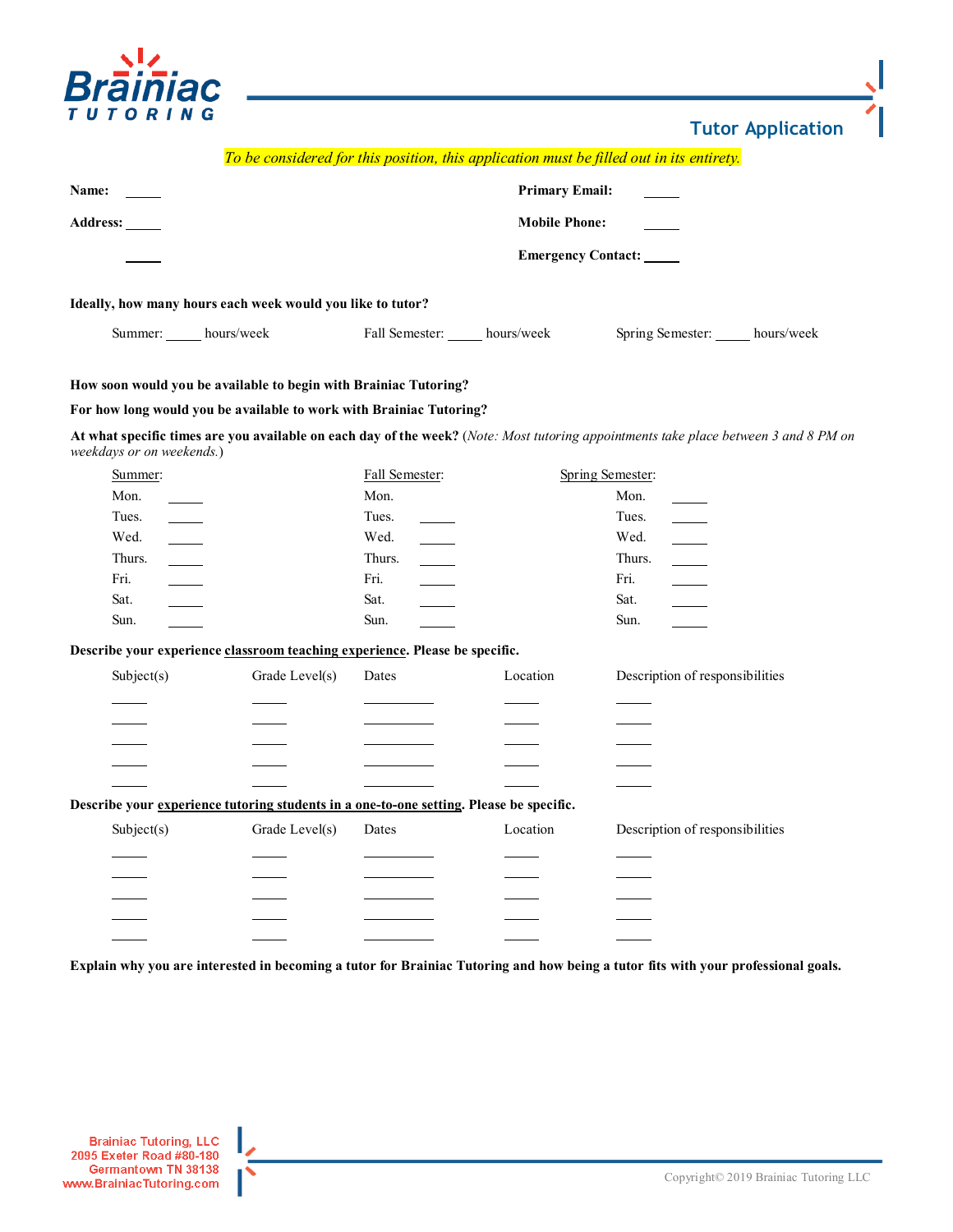

## **Tutor Application**

## **Educational History (include degrees in progress)**

| <b>Type of School</b>  | Dates of<br>Attendance | Major<br>(or nature of courses or degree taken) | <b>School, City, State</b> | <b>Grade Point</b><br>Average | Did you<br>graduate? |
|------------------------|------------------------|-------------------------------------------------|----------------------------|-------------------------------|----------------------|
| <b>High School</b>     |                        |                                                 |                            |                               |                      |
| College                |                        |                                                 |                            |                               |                      |
| College                |                        |                                                 |                            |                               |                      |
| <b>Graduate School</b> |                        |                                                 |                            |                               |                      |
| Other:                 |                        |                                                 |                            |                               |                      |

**What subjects are you qualified (by education and experience) to tutor? Please place a check in the boxes to indicate skill level, where: 5** = highly qualified; **4** = qualified; **3** = could tutor once I brush up on topic; **2** = could answer questions in a pinch; **1** = not qualified to tutor.

| Math $(K-2)$<br>Math $(3-4)$<br>Math $(5-6)$<br>Pre-algebra $(6-7)$<br>Algebra I<br>Geometry<br>Algebra II<br>Algebra III<br>Trigonometry<br>Pre-calculus (High School)<br>Statistics (High School)<br>Calculus (High School)<br>Calculus (AP)<br>Pre-calculus/Trigonometry (College)<br>Calculus I (College)<br>Calculus II (College)<br>Calculus III (College)<br>Differential Equations (College)<br>Statistics (College)<br>Business Math (College) | - 0000000000000000000000<br>5<br>4<br>$\mathbf{1}$<br>$\Box$<br>$\Box$<br>Ō<br>000000000000000000<br>100000000000000000<br>100000000000000000<br>Ō | Elementary School Science (K-4)<br>Elementary School Science (5-6)<br>Middle School Science (7-8)<br>Biology (High School)<br>Biology (AP)<br>Biology (College)<br>Anatomy & Physiology (AP)<br>Chemistry (High School)<br>Chemistry (AP)<br>Chemistry (College)<br>Organic Chemistry (College)<br>Organic Chemistry (Conege)<br>Physics (High School)<br>Physics (AP)<br>Physics (College)<br>Computer Science (High School)<br>Computer Science (College):<br>Computer Literacy<br>Computer Literacy<br>Other Science:<br><u>Other Science:</u><br>Other Science: | $\overline{\square}$<br>4<br>0000000000000000000<br>- 1000000000000000000<br>1<br>00000000000000000000<br>$\Box$<br>Ō<br>目<br>$\bar{\bm{\Pi}}$<br>百<br>$\bar{\Xi}$<br>Ē<br>000000000000000<br>Ō<br>亘<br>靣<br>0000000<br>Ŏ<br>Ō |
|---------------------------------------------------------------------------------------------------------------------------------------------------------------------------------------------------------------------------------------------------------------------------------------------------------------------------------------------------------------------------------------------------------------------------------------------------------|----------------------------------------------------------------------------------------------------------------------------------------------------|---------------------------------------------------------------------------------------------------------------------------------------------------------------------------------------------------------------------------------------------------------------------------------------------------------------------------------------------------------------------------------------------------------------------------------------------------------------------------------------------------------------------------------------------------------------------|--------------------------------------------------------------------------------------------------------------------------------------------------------------------------------------------------------------------------------|
| Reading $(K-2)$<br>Reading (3-4)<br>Reading $(5-6)$<br>Grammar (5-6)<br>Grammar (7-8)<br>Grammar (High School)<br>Writing $(5-6)$<br>Writing $(7-8)$<br>Writing (High School)<br>Writing (College)<br>English (High School)<br>English (AP)<br>English (College)<br>Literature (College)                                                                                                                                                                | $\Box$<br>000000000000000<br>000000000000000<br>00000000000000<br>100000000000000<br>10000000000000<br>帀                                           | Spanish I<br>Spanish II<br>Spanish III<br>French I<br>French II<br>French III<br>German I<br>German II<br>German III<br>Latin I<br>Latin II                                                                                                                                                                                                                                                                                                                                                                                                                         | $\Box$<br>100000000000000<br>100000000000000<br>00000<br>100000000000000<br>П<br>Ō<br>000000<br>000000<br>Ē<br>靣<br>Ē<br>Ō<br>$\Box$<br>$\Box$                                                                                 |
| Social Studies (5-6)<br>Social Studies (7-8)<br>Civics (High School)<br>Economics (High School)<br>Economies (ingli School)<br>American History (High School)<br>Morld History (AP)<br>World History (High School)<br>World History (AP)<br>Government:<br>Other History:                                                                                                                                                                               | 1000000000<br>10000000000<br>0000000000<br>0000000000<br>1000000000                                                                                | ACT Prep - Math<br>ACT Prep - Science<br>ACT Prep - English<br><b>ACT Prep - Reading</b><br>SAT Prep - Math<br>SAT Prep - Verbal<br>ISEE Prep - Lower School<br>ISEE Prep - Upper School<br>GRE Test Prep - Math<br>GRE Test Prep - Verbal<br><b>MCAT</b> Prep                                                                                                                                                                                                                                                                                                      | 000000000000<br>$\Box$<br>00000000000<br>00000<br>0000<br>000000000000<br>$\Box$<br>000000<br>目<br>Ē<br>目                                                                                                                      |

**Brainiac Tutoring, LLC** 2095 Exeter Road #80-180 Germantown TN 38138 www.BrainiacTutoring.com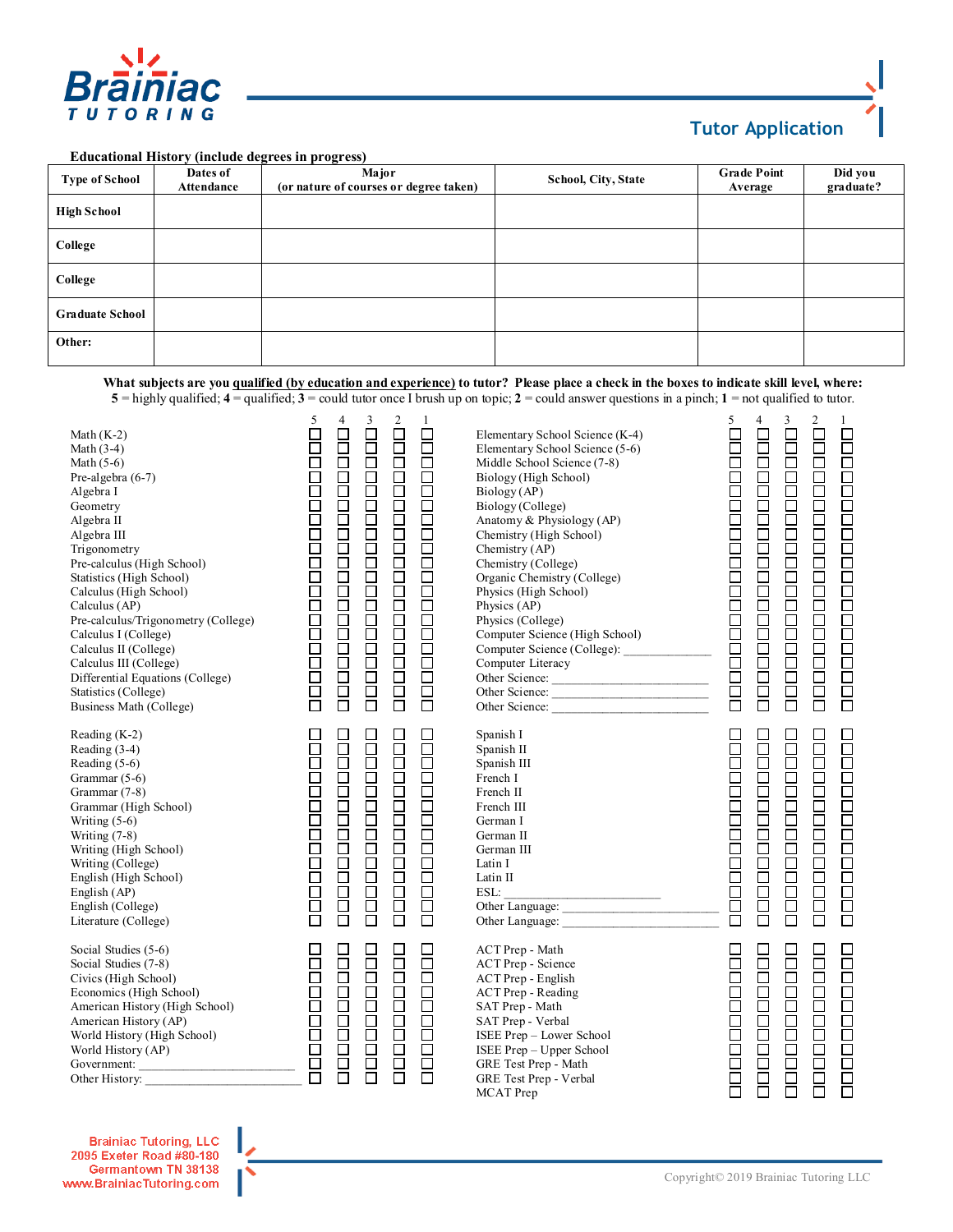

## **Tutor Application**

**Do you have any other special skills (e.g., SPED certification, ESL, etc.) that you would like to offer to clients? Explain.** 

## **Teaching Licensure:**

State and Number: Certification for grades: Expiration: In what subjects for grades  $7 - 12$ ?

**Work History Instructions**

- 1. Do not attach a resume in lieu of this portion of the application. We are happy to review your resume but also need the complete history to be listed below.
- 2. Starting with your first job after high school, list all of the jobs you have had. If you have room, show the different jobs you have had with the same company.
- 3. Be sure to list your present or last job.

| Name of Company | Job location<br>and<br>Kind of business | Position(s) Held | Date of employment | <b>Reason for Leaving</b> |
|-----------------|-----------------------------------------|------------------|--------------------|---------------------------|
|                 |                                         |                  | From:              |                           |
|                 |                                         |                  | $T_{0}$ :          |                           |
|                 |                                         |                  | From:              |                           |
|                 |                                         |                  | To:                |                           |
|                 |                                         |                  | From:              |                           |
|                 |                                         |                  | To:                |                           |
|                 |                                         |                  | From:              |                           |
|                 |                                         |                  | To:                |                           |
|                 |                                         |                  | From:              |                           |
|                 |                                         |                  | To:                |                           |
|                 |                                         |                  | From:              |                           |
|                 |                                         |                  | To:                |                           |
|                 |                                         |                  |                    |                           |